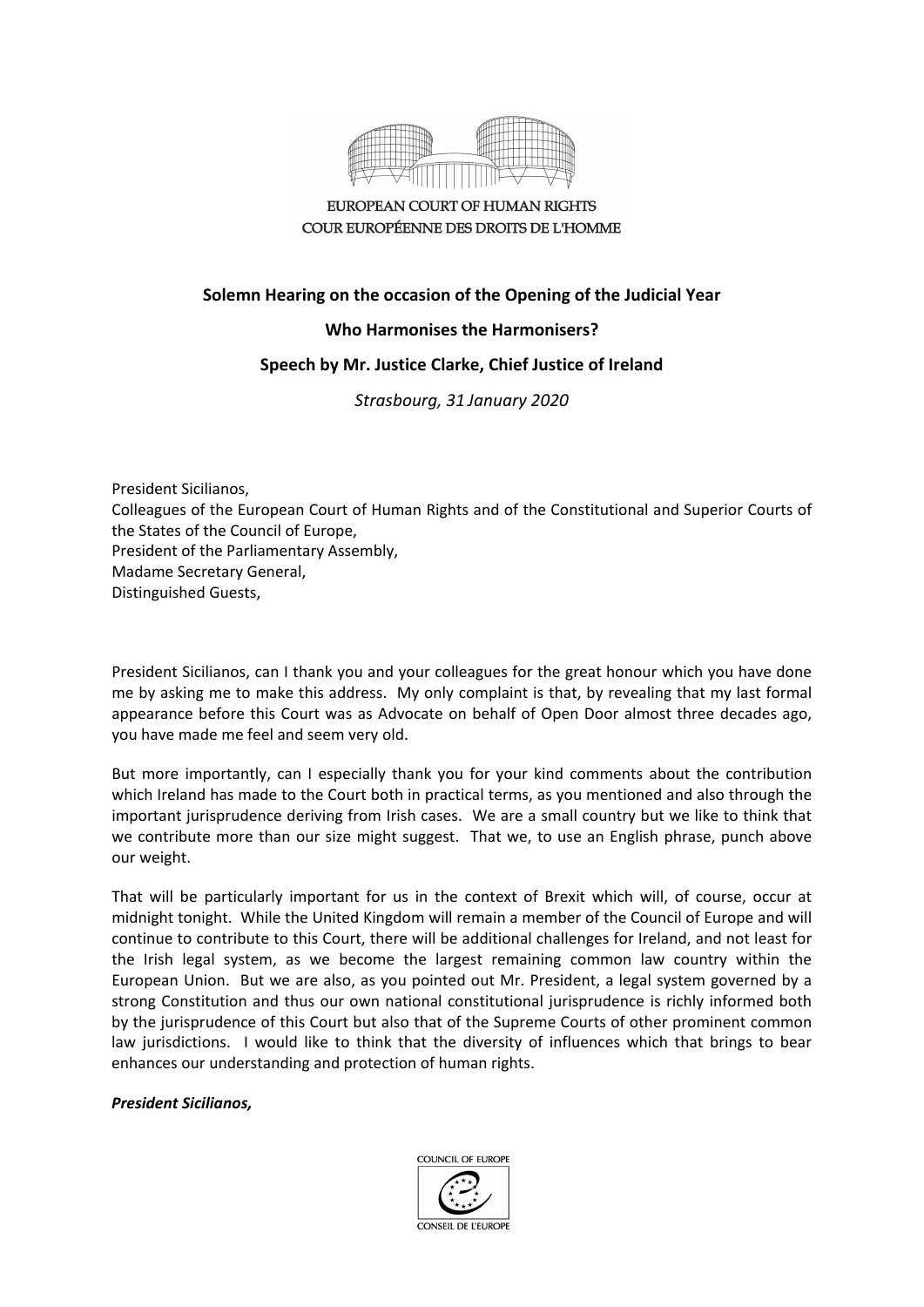*When we consider the development of the international legal order that includes human rights, it is important to note the progress made in seventy years. This Court, and the Convention which it applies, have a long tradition which guides the shared approach to human rights protection.*

*But the development of human rights protection is, of course, subject to many other national and international influences. In reflecting on the progress achieved over the past seventy years it will be useful to discuss the challenges which await us over the next seventy years.*

*One of those challenges is the problem posed by populism for the rule of law, the independence of the Court and the recognition of the Court's authority.*

*However, that challenge has already been the subject of discussions within each State and, while it is very important, I propose to address a different issue facing national courts, one which is more subtle but nevertheless significant.* 

Like many titles for papers and speeches which are intended to be clever, todays title "Who Harmonises the Harmonisers?" is an over-simplification and a potentially inaccurate description of one of the issues which is likely to face all courts charged with vindicating human rights over the next 70 years.

I appreciate that not all of the States represented in the Council of Europe and, therefore, on this Court, are members of the European Union. I also appreciate that the term "harmonisation" as used generally in European Union law has a precise meaning which involves making the law in each member state of the Union coincide with that in all other member states subject to whatever discretion may be left to the member states by the terms of certain directives.

In that context I know that the objective of the Convention and of this Court is not to harmonise human rights law in that strict sense but is to ensure that minimum standards for the protection of human rights across the states of the Council of Europe are maintained whilst respecting the plurality of national and international fundamental rights protections. But that too is a form of harmonisation even though States may well be afforded, depending on the circumstances, a significant margin of appreciation and are, of course, also free to provide a higher level of protection for human rights under their national regimes.

But in addition, many of the States who are represented on this Court have subscribed to other international human rights instruments. These include those of general or global application such as the International Bill of Rights, which is comprised of: the Universal Declaration of Human Rights (1948) which proclaimed a "common standard of achievement for all peoples and all nations"; the International Covenant on Civil and Political Rights (ICCPR, 1976); and the International Covenant on Economic, Social and Cultural Rights (ICESCR, 1976). Other international instruments relate to rights in specific areas or for particular beneficiaries including, for example, UN Treaties such as the Convention on the Rights of the Child (CRC, 1989) and the Convention on the Elimination of All Forms of Discrimination Against Women (CEDAW, 1979) which are also complemented by the Council of Europe's European Convention for the Protection of Torture and Inhuman or Degrading Treatment or Punishment (1987) and the Convention on Action Against Trafficking in Human Beings (2005).

Finally, it must also be acknowledged that the precise way in which human rights instruments potentially influence the decisions of national courts can vary depending on the national legal order. There are significant differences between the way in which international treaties are applied. In that context my own jurisdiction is I think at one end of the spectrum given that Art. 29.6 of the Irish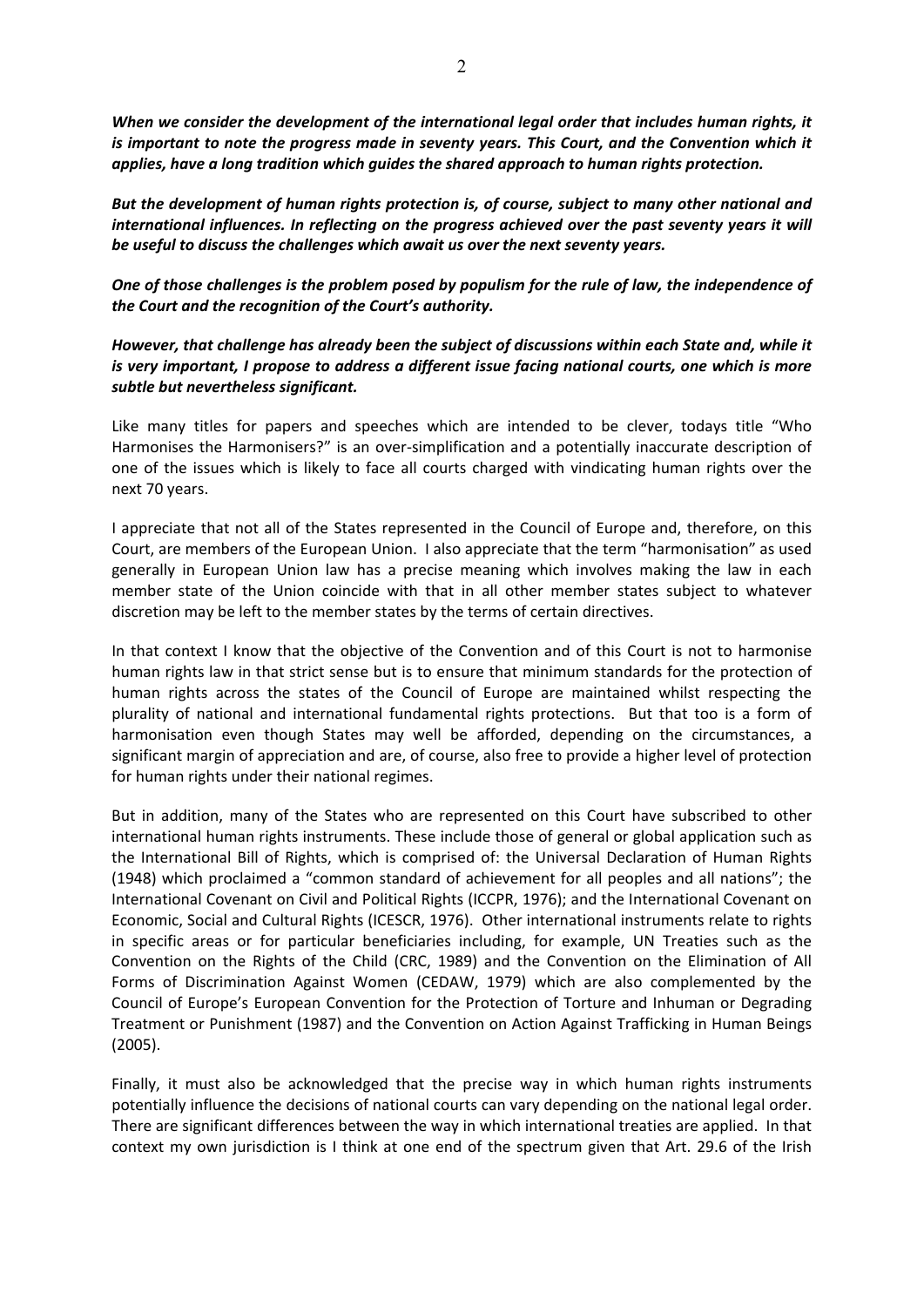Constitution expressly states that no international agreement is to be part of the domestic law of Ireland except in a manner determined by the Irish Parliament.

Other states, to a greater or lesser extent, do regard international treaties as potentially forming part of domestic law without parliamentary intervention. On the other hand, for those states which are members of the European Union, the precise status of Union law, so far as national constitutional arrangements are concerned, may, notwithstanding its general primacy, also vary to some limited extent. My State is, again, towards a different end of this spectrum in that the Irish Constitution expressly recognises the primacy of Union law to a significant extent.

I appreciate, therefore, that the precise way in which the many international human rights instruments which potentially influence the outcome of national proceedings can affect the proper determination of those proceedings in accordance with national law can vary quite significantly. However, that does not seem to me to take away from the underlying issue which is that we, as national courts, are now faced with a range of international human rights instruments which have at least the potential, in one way or another, to have a bearing on the result of individual cases and where, therefore, any potential differences, however subtle, between those instruments, may need to be considered.

I conduct that analysis against the background of the fact that, in almost all national proceedings, there must be a single result. A person claiming a breach of guaranteed rights will either win and obtain whatever remedy national law permits or will lose. A person who defends proceedings, perhaps brought by the State or its agencies, on the grounds of a breach of rights will either succeed in that defence or fail.

Where national courts have the competence to annul legislation or other state measures, proceedings will either result in annulment or they will not. While there may, in certain states and in certain circumstances, be types of proceedings which do not give rise to quite such clear cut results, nonetheless national courts are ultimately called on, to a great extent, to come up with a single answer.

It follows that, whatever the influence of international instruments within the national legal order and however those instruments interact with national human rights measures, the net result at the end of the day has to be a single answer. It is in those circumstances that the existence of an increasing range of international instruments which, to a greater or lesser extent, potentially influence the result of individual cases within the national legal order needs to be debated. We may not need to harmonise our human rights laws in the strict sense of that term but can I suggest that we do need a coherent and harmonious human rights order.

In analysing those issues it should, of course, first be recognised that the problem should not be exaggerated. It might be described as a first world problem. Most international human rights instruments point in broadly the same direction. The kind of rights recognised are similar. It would be surprising, indeed, if we were to come across a state which had subscribed to two separate international regimes which pointed in different directions.

But those who are involved in regularly having to resolve individual cases know that the most difficult cases, at least from a legal perspective, are those which involve fine judgements, questions of weight and issues of balance. More than one right may be involved and the ultimate question may come down to deciding how to reconcile competing rights. States may have legitimate interests to pursue but the question may come down to whether the manner in which those interests are being pursued is permissible having regard to any diminishment of rights which the State may consider is justified for legitimate ends.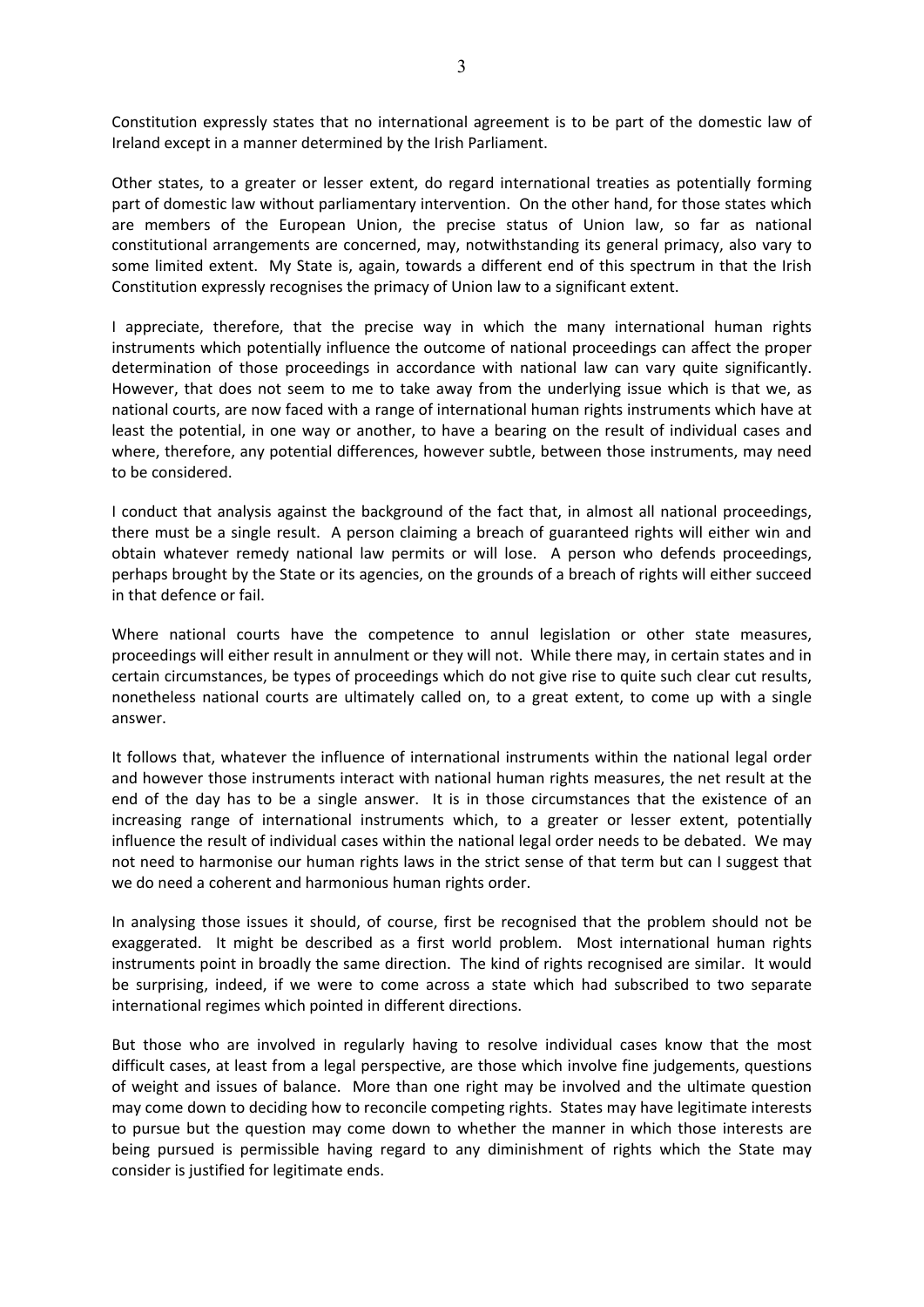It is here that there may frequently be room for legitimate difference of opinion. While recognising the rights engaged, it may be open to legitimate debate as to how they are to be balanced. Many cases involving state measures come down to an assessment of whether legitimate ends are pursued in a way which is proportionate in the context of the diminution of any rights affected. All such cases are likely to resolve around a judgment involving balance.

Skilled advocates will, therefore, almost invariably seek to present their case, to the extent permissible within the national legal order, by reference to those human rights instruments and, insofar as relevant, decisions of international courts or other bodies charged with the enforcement or interpretation of those instruments, which give the greatest chance of the balance tipping in their favour.

Some human rights cases, of course, turn almost exclusively on their facts. If what is alleged actually occurred, it would undoubtedly represent an infringement of guaranteed rights. In such circumstances access to independent courts protected by the rule of law provides the greatest guarantee of respect for the rights involved. That is why maintaining the independence of the judiciary forms a vital ingredient of the protection of rights generally.

But there are also cases where the facts may not be in particular dispute or may have been resolved by the court having fairly analysed the evidence and where the issues may be ones involving the sort of balancing exercise which I have sought to analyse. In such cases the question is as to how best to ensure overall coherence when faced with a multiplicity of potentially relevant international instruments.

Can I first suggest that there is no magic bullet. National courts must interpret their national human rights instruments in accordance with their own norms. This Court must interpret and apply the Convention. Where relevant the Court of Justice must interpret and apply the Charter. It is also important to recognise that the text of these, and other, human rights instruments is important. Wherever one stands on the very interesting question raised at our earlier seminar by the Vice President of the Council of State of France, which concerned the extent to which it was legitimate to depend on interpretation of text for much of human rights law, I think text must matter at least to some extent even though I fully appreciate the point which you made, Mr. President, about the terms of human rights instruments being usually expressed in very general terms.

States spend a lot of time negotiating the terms of international treaties or considering whether they should accede to them. They do so on the basis of the text of the instrument concerned. The states who subscribe to the Council of Europe have adopted the Convention in the terms in which it stands and can amend it as they consider appropriate. Likewise, the way in which rights are guaranteed in national constitutions or equivalent human rights instruments involves language which the national system itself has chosen. The fact that different language might be used in separate instruments potentially influencing an individual case does not necessarily create problems but it can.

Can I suggest that developing the dialogue which already exists at a number of levels between courts and other relevant institutions provides the best means of ensuring coherence and enhancing an harmonious approach to international human rights. That dialogue can, of course, exist on a range of levels and can be conducted in many different ways.

First, there is the high level dialogue between courts each of which are charged with the crossborder enforcement of rights such as the dialogue between this Court and the Court of Justice. Second, there is the regular vertical interaction between national courts and supra-national courts. This, in itself, can operate on a range of levels.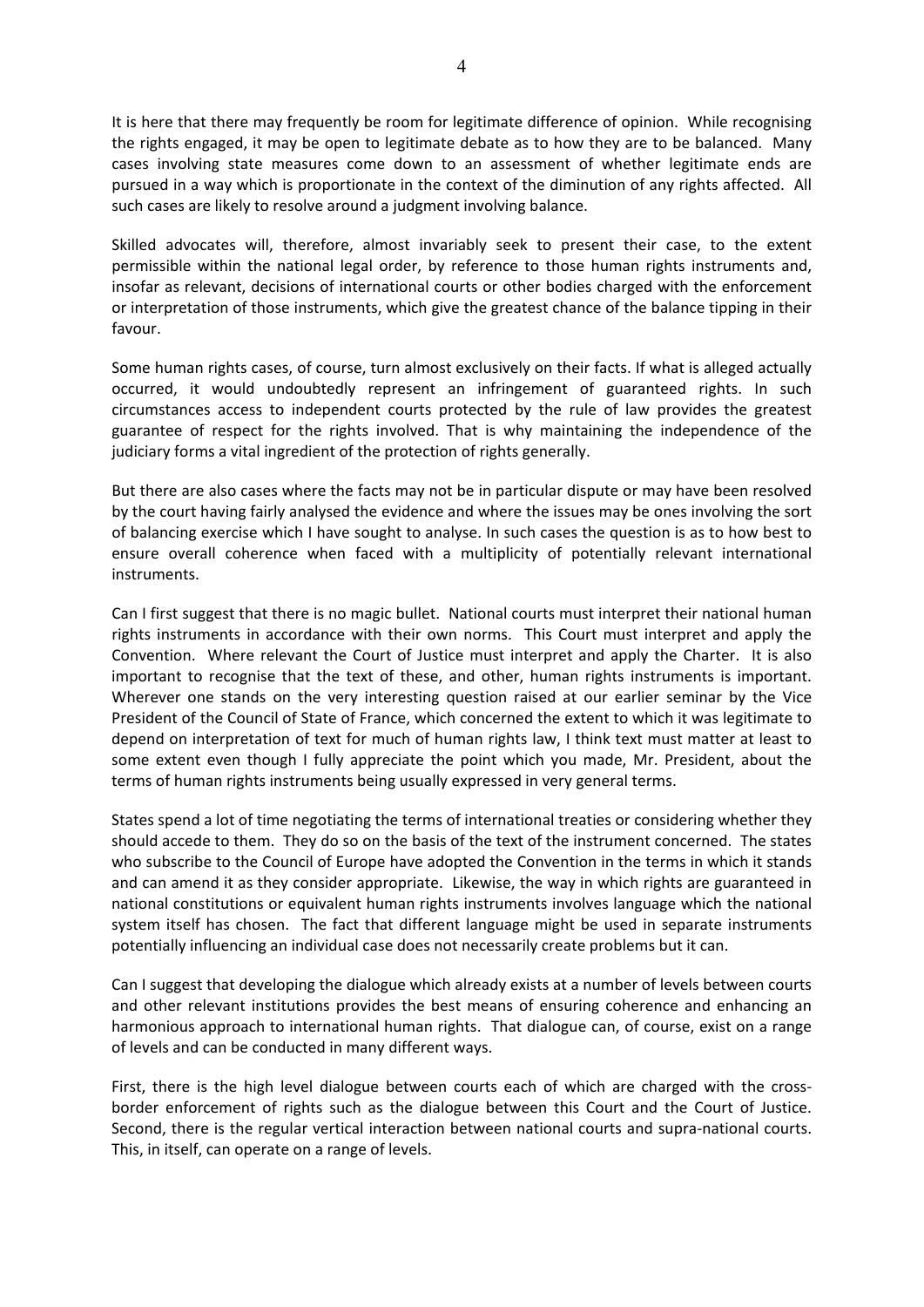President Sicilianos, as you know I have had the honour and pleasure of leading a delegation of senior Irish judges to a bi-lateral meeting with judges of this Court under the presidency of your distinguished predecessor President Raimondi. I have also, in the last few years, had the equal pleasure of arranging a meeting between all of the members of the Supreme Court of Ireland with the Court of Justice in Luxembourg. Both the formal, and if I might say equally the informal, aspects of these bi-lateral meetings are an invaluable contribution towards greater understanding of matters of mutual interest.

But there is also that form of dialogue which comes from courts considering each other's judgments. Admissible proceedings only come to be considered in detail by this Court where remedies within the national legal system have been exhausted. It follows that this Court has to consider the way in which national courts charged with protecting human rights have dealt with the case in question. Furthermore, the jurisprudence of this Court will clearly form part of the consideration given by national courts in such cases even if the precise way in which the Convention may apply within the national legal order may vary.

That latter form of dialogue is an inevitable but useful consequence of the way in which we are all required to go about our task of handling those cases which come before our courts.

It might, therefore, be said that the vertical dialogue between national courts and supra-national courts has developed to a reasonable extent. Perhaps the task for the future is both to ensure the continuance and the enhancement of that dialogue. There is a challenge for us all in making the time to engage meaningfully in such dialogue when we are all faced with significant caseloads and where it is natural that our first attention is directed towards what is, after all, our primary role which is to consider and fairly decide those cases which come before us.

Those challenges are potentially even more acute when considering what I suggest is the third, and by far the least developed, pillar of judicial dialogue in the human rights area. That dialogue involves a discussion, whether on a bilateral or multilateral basis, between national courts charged with enforcing human rights and, in particular, courts at the apex of national systems.

There have, of course, often been close contacts between the judiciaries of neighbouring countries and, in particular, those which share similar legal systems and traditions. It is also the case that national legal orders differ on the extent to which it is considered permissible or appropriate to have regard to the jurisprudence of the courts of other States in developing their own case law. But an understanding of how the apex courts of other states have dealt with similar problems can often be useful.

In that context the development both by this Court through the Superior Courts Network and by the Court of Justice through the Judicial Network of the European Union, of shared databases of relevant decisions taken by the higher courts in the national legal orders is, in my view, a most welcome development. So too are significant events such as the organisation by the Court of Justice and the Constitutional Court of Latvia of a meeting between its own members and senior members of national judiciaries which is due to be held in Riga in March. The topic of the conference is to consider, on a multi-lateral basis, the common constitutional traditions within the European Union.

I think it would be fair to say that a broad based horizontal dialogue between higher national courts (beyond the courts of those States which have already close historical links) is only in its infancy. It is a development, however, which, in my judgement, should be greatly encouraged. It can, like the horizontal dialogue with supra-national courts, involve both actual meetings, whether bi-lateral or multi-lateral, or, to the extent permissible within each national legal order, a consideration on a comparative law basis of our respective jurisprudence.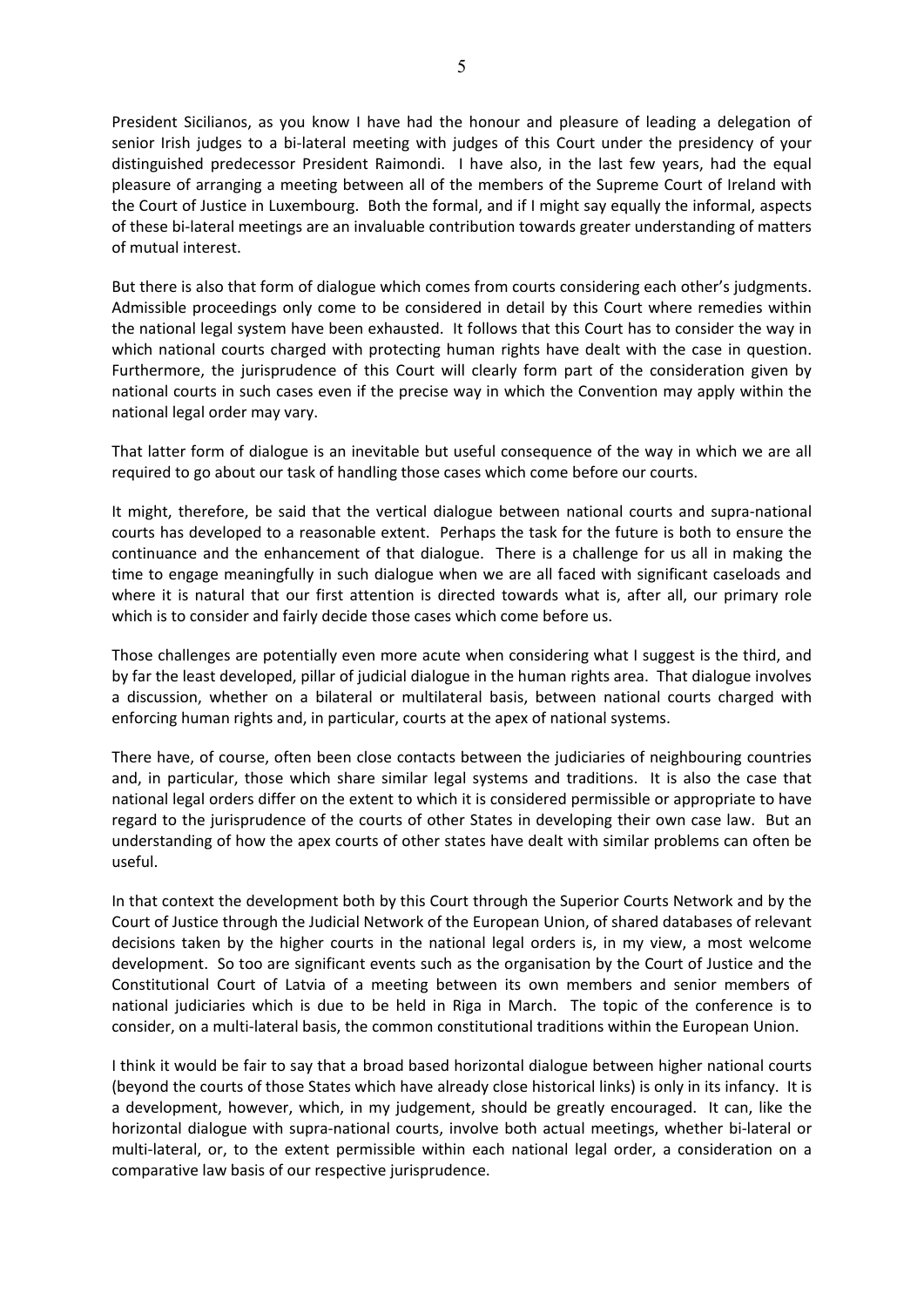But there are challenges. The first challenge obviously stems from courts having the time and resources to devote to such dialogue. We cannot spend most of our time attending meetings and conferences no matter how interesting, valuable and pleasurable that might be. This is a particular challenge for a small country such as Ireland and one which can only be increased in the light of Brexit. It is also a particular challenge for courts, such as the Irish Supreme Court, which have competence in both constitutional and ordinary legal matters and who therefore have to engage across a wide range of areas and with a significant number of international bodies. However, it is, in my view, a challenge which must be faced.

Exactly how we come to be familiar with the case law of colleagues from other States may vary depending on national legal practice. Some courts have significant research departments which may, where appropriate, allow the Court to inform itself about relevant case law from other states. In the common law tradition from which I come there is an obligation on any advocate representing a party to research and place before the Court any relevant legal materials which might legitimately influence the Court's view of the law. This applies even where the material in question may be unfavourable to that advocate's case. This duty also includes an obligation to place relevant comparative material before the Court but, of course, the sheer volume of potential material now available online must place a practical limit on that obligation.

Perhaps one of the greater challenges stems from context. When we read the judgments of our own courts and of those supra-national courts which have a direct impact on us, we do tend to know the legal context in which those judgments were written. But unless we are familiar with the legal context within which proceedings in another State were conducted there can be a danger of being misled on the true question decided by the Court concerned. While the style in which judgments are written can vary significantly from legal system to legal system we all, I think, usually refrain from stating the obvious.

But what may be obvious to those operating within their own national legal order may not be at all so obvious to someone reading a judgment who comes from a materially different legal system. Superficially issues may appear to be the same but they may be significantly influenced by specific measures within the national legal order or, indeed, by differences between the way in which international instruments impact within that national legal order. I have to say that I have often had to emphasise to advocates appearing in our court that it is important, when referring to judgments of other respected courts from different States, to lay the ground properly by establishing that the Court concerned was really answering the same question that our court was being asked to consider.

There are, therefore, real challenges involved in seeking to enhance the extent to which we can attempt to establish a coherent and an harmonious human rights order by giving proper consideration to the views expressed in the judgments of colleague apex courts in other States. This does not, however, mean that we should minimise the benefits. The challenges can be overcome, or at least minimised, and the rewards are potentially well worth the effort.

If we consider it desirable that we develop a coherent and harmonious international human rights order which nonetheless respects appropriate national differences, then a deeper understanding amongst the senior national judiciaries of each of our States of the way in which common issues are addressed in colleague courts must surely be to everyone's significant benefit. Save to the extent that we may be obliged to take a certain course of action because of binding international obligations, such as, importantly, the minimum standards imposed on us all by the Convention, then we are, of course, free to differ. But that freedom to differ is, in my view, best exercised with understanding both of how common issues are approached in different States and the reasons why our colleague courts have come to the judgments which they have.